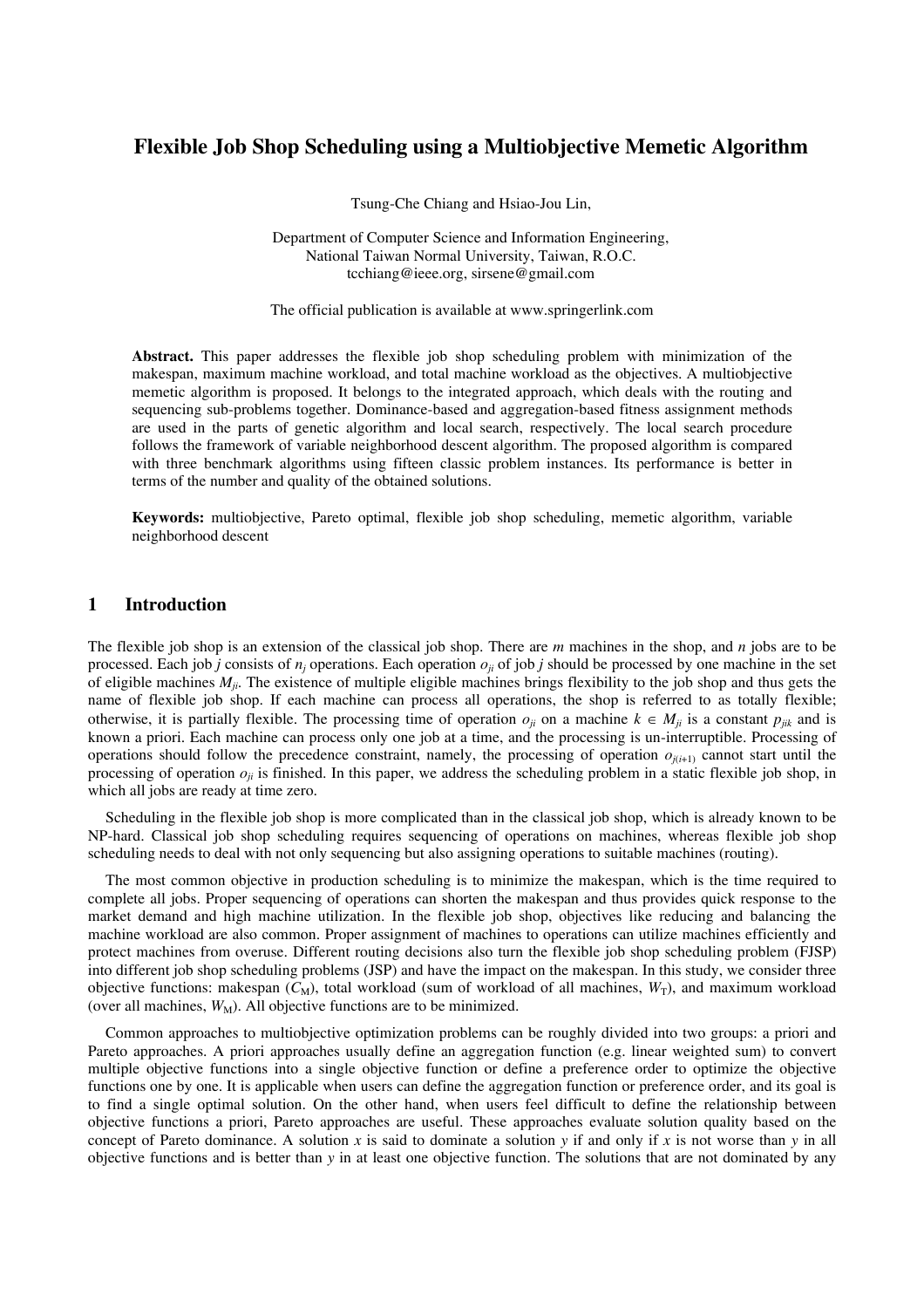other solution are called Pareto optimal. The goal of Pareto approaches is to find or approximate the set of Pareto optimal solutions. Although users still have to select a favorite solution from the Pareto optimal solutions, the distribution of these solutions on the objective space is helpful for users to make a suitable decision. Besides, the number of the Pareto optimal solutions is usually much smaller than the number of all solutions, and making a decision becomes easier.

The rest of this paper is organized as follows. Section 2 gives a literature review on FJSP. Section 3 details the proposed multiobjective memetic algorithm (MA). Experiments and results are presented in section 4, and conclusions and future work are given in Section 5.

## **2 Literature Review**

As mentioned in last section, the FJSP consists of two sub-problems: routing and sequencing. Brandimarte [1] generated an initial solution by dispatching rules and fixed the routing decisions. A tabu search (TS) was then developed to improve the initial solution by solving the derived JSP. The neighborhood function was to exchange adjacent jobs on the critical path. An advanced method was developed by using a high-level TS to do re-routing: inserting all operations on the critical path to all possible positions on all eligible machines. Among these solutions the best one (the solution with the minimal makespan) was selected to start the low-level TS to solve the sequencing subproblem again. In this approach, routing and sequencing sub-problems are solved separately and alternatively. It is a representative of the so-called hierarchical approach. Hurink *et al*. [2] addressed a special case of FJSP, where the processing times on all eligible machines are identical. Their approach is also based on TS but is different from Brandimarte's in several points: (1) the initial solution was generated by a sophisticated procedure based on beam search; (2) the neighborhood size was reduced; (3) the neighborhood consisted of solutions with changes of both routing and sequencing decisions. By solving routing and sequencing sub-problems concurrently, this kind of approach is referred to as the integrated approach. The neighborhood function is important to search-based algorithms like TS. Bad neighborhood functions waste computational effort on useless solutions and even do not lead to the optimal one. Mastrolilli and Gambardella [3] proposed two effective neighborhood functions by identifying two special groups of operations L and R and inserting critical operations between operations in L\R and R\L. Their TS was able to find good solutions with very limited number of iterations. Bozejko *et al*. [4] also focused on the reduction of neighborhood. Their approach was a hierarchical approach and was parallelized on the graphics processing units (GPU) environment.

Ho and Tay [5] minimized the makespan using a cultural algorithm. Two belief spaces, the operation belief space and chromosome belief space, were built for effective mutation and environmental selection. Half of the initial population was generated by applying the dispatching rules, and the remaining half was generated randomly. Later, Tay and Ho [6] relied on genetic programming (GP) to produce better dispatching rules. The routing decision was made by assigning operations to the machine with the shortest waiting time, and the sequencing decision was made by selecting the highest-priority job based on the GP-generated dispatching rule. Pezzella *et al*. [7] tackled the FJSP by a genetic algorithm (GA). A large amount of domain knowledge was used to generate the initial population. The routing subproblem was solved by the approach by localization (AL) [8], and the sequencing sub-problem was solved by three dispatching rules. One crossover and one mutator were proposed for sequencing, and one crossover and two mutators were for routing. Yazdani *et al*. [9] proposed a parallel variable neighborhood search (VNS) algorithm. They applied the approach by localization and random sequencing to generate a large number of solutions and then selected the best one as the initial solution. They used nine neighborhood functions and a master-slave parallelization model. Bagheri *et al*.'artificial immune algorithm [10] mainly followed Pezzella *et al*.'approach and introduced a reordering mutation and random immigration.

Kacem *et al*. [8] addressed the FJSP by considering the makespan, total workload, and maximum workload. They proposed the AL, which is widely used by in later research studies as a promising method to do the machine assignment. They also proposed a GA to improve the machine assignment and did sequencing of operations by dispatching rules. Their problem instances initiated the research on multiobjective FJSP (MOFJSP). Xia and Wu [11] solved the MOFJSP by aggregating the three objective values using the linear weighted sum function. Their approach hybridized particle swarm optimization (PSO) and simulated annealing (SA). The PSO dealt with the routing sub-problem, and the SA dealt with the sequencing sub-problem. Better solutions were found for two of Kacem *et al*.'instances. Gao *et al*. [12] proposed a hybrid GA to solve the MOFJSP. They also aggregated the three objective values through linear weighted summation. The local search procedure used two kinds of neighborhood functions, one swapping specific critical operations [13] and one moving critical operations to alternative machines. Their approach showed better performance than approaches in [3], [8], and [11]. Later, Gao *et al*. [14] focused on only insertion-based neighborhood function in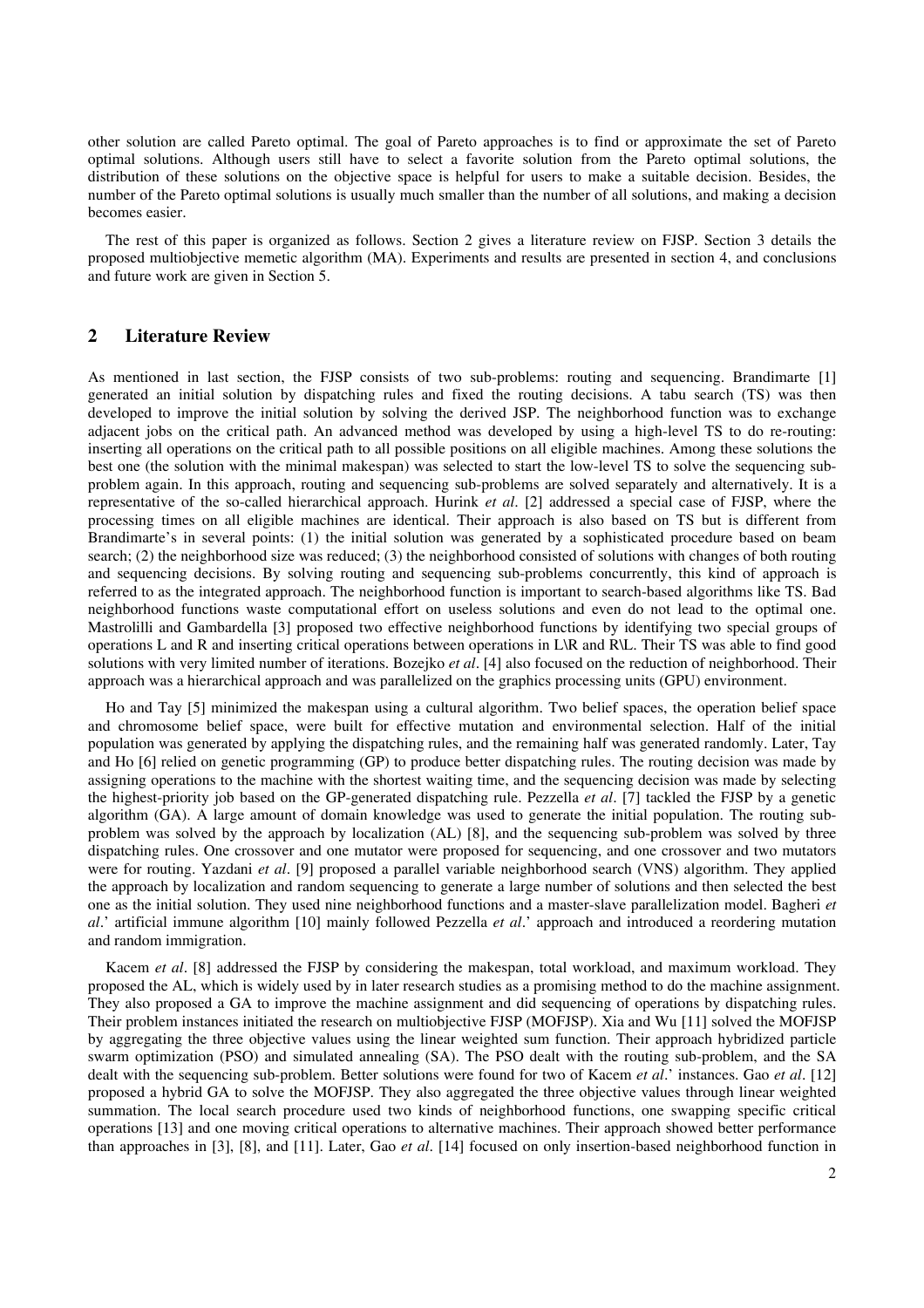the local search procedure and reduced the neighborhood size by eliminating the useless moves. To insert a critical operation, only the positions that do not violate the earliest completion time of the preceding operations and the latest start time of the succeeding operations are considered. A comprehensive experiment was conducted on 181 problem instances, and the proposed algorithm produced very good results. Zhang *et al*. [15] developed a hybrid of PSO and TS to solve the MOFJSP. The objective values were again aggregated by linear weighted summation. The TS used the neighborhood proposed in [3]. Xing *et al*. [16] tackled the MOFJSP with the aggregated objective based on the ant colony optimization (ACO) algorithm, local search, and dispatching rules. The ACO made the routing and sequencing decisions, and a local search was conducted whenever the best solution was updated. The local search moves each operation to the machines with the minimal or second-minimal processing time or minimal total processing time and then sequences the operations by five dispatching rules. Li *et al*. [17] used a similar procedure to Pezzella *et al*.'one [7] to generate the initial solution. Then, a TS and a hill climbing were conducted to do machine assignment and operation sequencing, respectively. The neighborhood in the TS considered reducing the number of critical operations, and the neighborhood in the hill climbing focused on the swap and insertion of public critical operations.

Although Kacem *et al.*' study [8] has attracted many researchers' attention to the MOFJSP [11]-[17], most studies used the linear weighted summation to aggregate the concerned objectives and aimed at finding a single optimal solution with respect to a fixed set of weight values. For example, Gao *et al*. [12] set the weights by (0.85, 0.1, 0.05) and Xing *et al*. [16] set by (0.5, 0.3, 0.2) for the makespan, maximum workload, and minimal workload, respectively. Until very recently, some researchers started to solve the MOFJSP in a Pareto way, namely, with the goal of finding the set of Pareto optimal solutions. Xing *et al*. [18] utilized a local search to optimize the machine assignment and applied dispatching rules for operation sequencing. They still aggregated the objective values by linear weighted summation, but ten different sets of weights were used to seek for the set of Pareto optimal solutions. The experimental results showed that multiple Pareto optimal solutions do exist for the MOFJSP. Moslehi and Mahnam [19] proposed a PSO hybridizing a local search. An archive was used to store the non-dominated solutions found during the search process. In order to find the set of Pareto optimal solutions, they used the sigma method [20] to select a local guiding particle from the archive for each particle in the current swarm. The parameterized active schedule decoder in [21] was also used. Their local search focused on moving only critical operations.

The FJSP is a problem of high complexity and practical value, and it has been widely investigated in last two decades. Researches on its multiobjective version have also grown rapidly. However, solving the MOFJSP in the Pareto point of view is still at the infancy. We would like to know if the concerned objectives are really conflicting with each other. We also want to compare the performance of approaches based on aggregation functions and Pareto dominance. Moreover, benchmark solutions for the MOFJSP instances are eagerly required to encourage more research studies and facilitate performance validation. All of the above motivate this study.

# **3 Proposed Multiobjective Memetic Algorithm**

The proposed MA is outlined as follows. Details of each step will be given in the following subsections.

- 1. *Initialization*: Generate the initial population of size N<sub>POP</sub>. Decode the initial solutions, calculate the objective values, and assign the fitness values. Set the generation number  $t = 1$ .
- 2. *Reproduction*: Generate the population at generation  $t+1$  through mating selection, crossover, and mutation. *N*<sub>POP</sub> offspring are generated, and the best  $N_{\text{POP}}$  individuals among the (2 $N_{\text{POP}}$ ) individuals will survive.
- 3. *Duplicate elimination*: If there are more than two individuals having the same objective values, replace the duplicates by applying mutation five times.
- 4. *Local search*: If *t* is a multiple of  $T_{LS}$  (interval to do local search), do local search to the best  $N_{LS}$  individuals. Otherwise, go to Step 5.
- 5. *Termination*: If  $t > T_{\text{GEN}}$ , stop; otherwise,  $t = t + 1$ , go to Step 2.

#### **3.1 Chromosome Encoding and Decoding**

Each chromosome is a permutation of 3-tuples  $(j, i, k)$ , in which  $j$ ,  $i$ , and  $k$  represent the indices of job, operation, and machine, respectively. A tuple  $(j, i, k)$  means that the operation  $o_{ji}$  will be processed in machine  $k$ . The position of each tuple determines the priority of the corresponding operation. The tuple positioned closer to the left end has a higher priority. Taking Fig. 1 as an example, it encodes the sequence of six operations, three of job 1 and three of job 2. The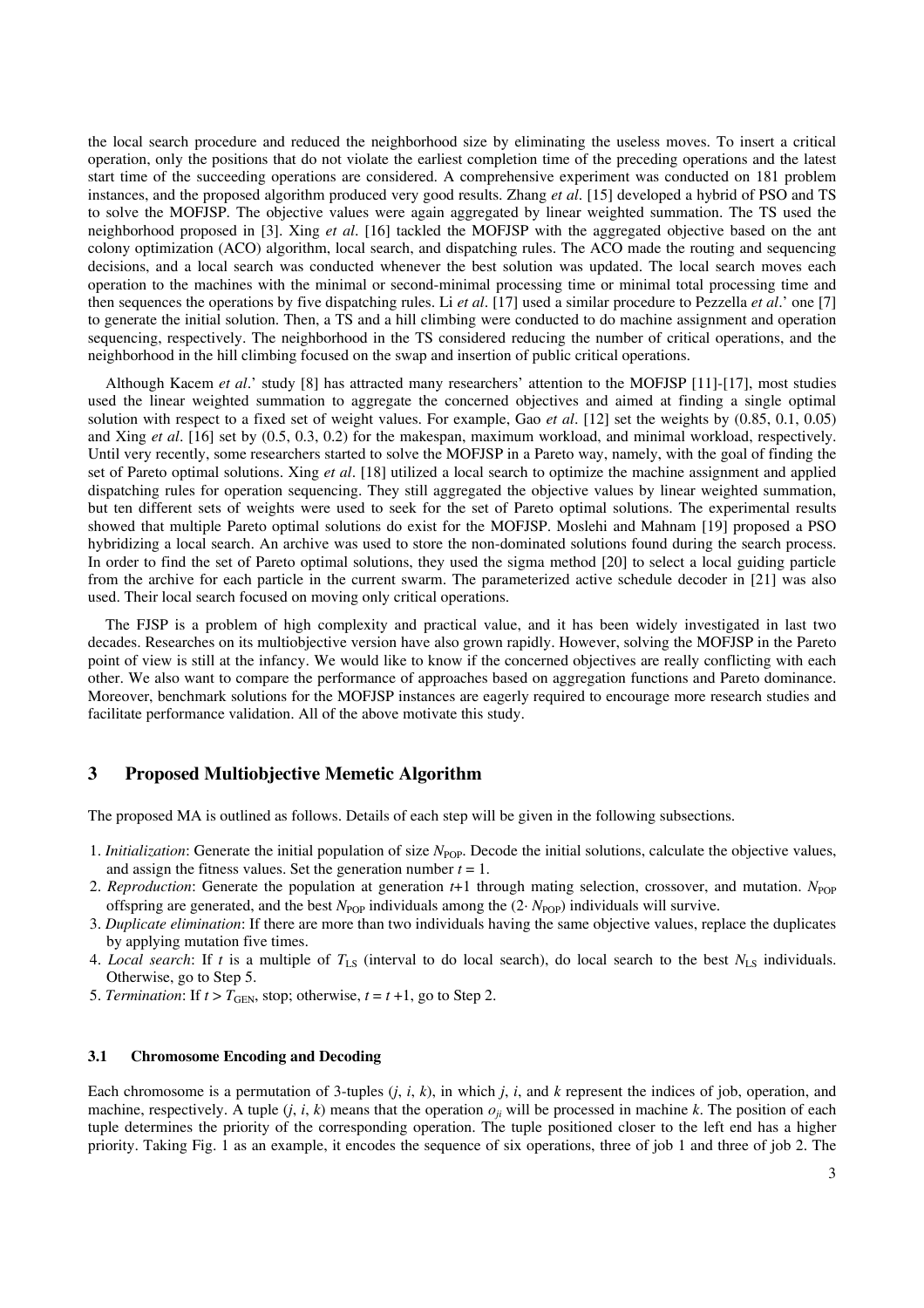first operation of job 2 and the first operation of job 1,  $o_{21}$  and  $o_{11}$ , are processed by machine 2. The operation  $o_{21}$  has higher priority than  $o_{11}$ .

|  | $(2,1,2)$ $(1,1,2)$ $(2,2,1)$ $(2,3,3)$ $(1,2,3)$ $(1,3,2)$ |  |  |
|--|-------------------------------------------------------------|--|--|
|  |                                                             |  |  |

**Fig. 1.** Chromosome encoding.

To decode a chromosome into a feasible schedule, firstly, the machines are assigned to operations according to the information encoded on the chromosome. Then, the Giffler and Thompson (GT) algorithm [23] is used to build the schedule. The GT algorithm repeats the following steps: (1) Identify the operation with the earliest completion time *ect* and its destination machine  $m^*$ ; (2) Collect all operations assigned to  $m^*$  and startable no later than *ect* to form the conflicting set of operations  $O$ ; (3) Schedule the operation in  $O$  with the highest priority; (4) Update the earliest completion times of affected operations (the succeeding operation of the scheduled one and the operations assigned to  $m^*$ ). The permutation in the chromosome is re-ordered according to the order in which the operations are scheduled during the GT algorithm. After a schedule is obtained, the concerned objective values are calculated.

#### **3.2 Fitness Assignment and Selection**

There are two types of selection in the evolutionary algorithm, the mating selection and environmental selection. The former determines which individuals will do crossover to produce the offspring, whereas the latter decides which individuals will survive to the next generation. Selection is usually done based on the fitness value. There are many good fitness assignment methods for multiobjective optimization, for example, NSGA-II [22] and SPEA2 [24]. In this study we assign the fitness based on NSGA-II. Given the rank *r* and crowding distance *d*, the fitness is assigned by  $1/(r+1/(d+2))$ . (The non-dominated solution has rank 1.) We use 2-tournament for mating selection, which selects two random individuals and take the one with higher fitness as a parent. Environmental selection follows the  $(\mu, \lambda)$ mechanism, where  $\mu = \lambda$ . We do mating selection N<sub>POP</sub>/2 times to select N<sub>POP</sub>/2 pairs of parents. Each pair of parents produce two offspring through crossover. Offspring get mutated in probability  $p_m$ . Among the *N*<sub>POP</sub> individuals in the current population and the  $N_{\text{POP}}$  offspring, the  $N_{\text{POP}}$  individuals with higher fitness will survive to the next generation.

#### **3.3 Crossover and Mutation**

Since the chromosome contains information on both routing and sequencing decisions, the crossover and mutation operators should be able to exchange and adjust both kinds of information. The assignment crossover (ASX) exchanges the machines of four randomly selected operations. The Precedence Preserving Order-based Crossover (POX) [25] selects one job randomly and keeps positions of its operations unchanged in each of the parents. All the remaining operations on each parent are re-positioned in the order they appear in the other parent. When two parents do crossover, one of ASX and POX is randomly chosen to generate the offspring. Two heuristic mutations are used to adjust the machine assignment. (In fact, the operation sequence is also affected.) They identify the machine  $m^{max}$  with the maximum makespan (workload) and then select an operation  $o_{ji}$  on  $m^{max}$  randomly. The operation  $o_{ji}$  is assigned to the machine  $m^{min}$  with the minimum makespan (workload). If  $m^{min}$  is not eligible for processing  $o_{ji}$ ,  $o_{ji}$  is assigned to a random machine in the eligible machines *Mji*.

### **3.4 Local Search**

Although GAs have been applied to solve many optimization problems successfully, they are also known for lack of the ability of exploitation. The MA combines the GA and local search to gather their advantages to improve the search ability. In the proposed MA, we do local search to the best  $N_{LS}$  individuals in the population of GA every  $T_{LS}$ generations. The local search procedure is based on the framework of variable neighborhood descent (VND) algorithm [26]. We use three neighborhood functions, all focused on critical operations. Critical operations are the operations on the critical path, which is the longest path on the disjunctive graph representation of a schedule. If more than one critical path exists, we select one randomly. Table 1 gives the pseudo code.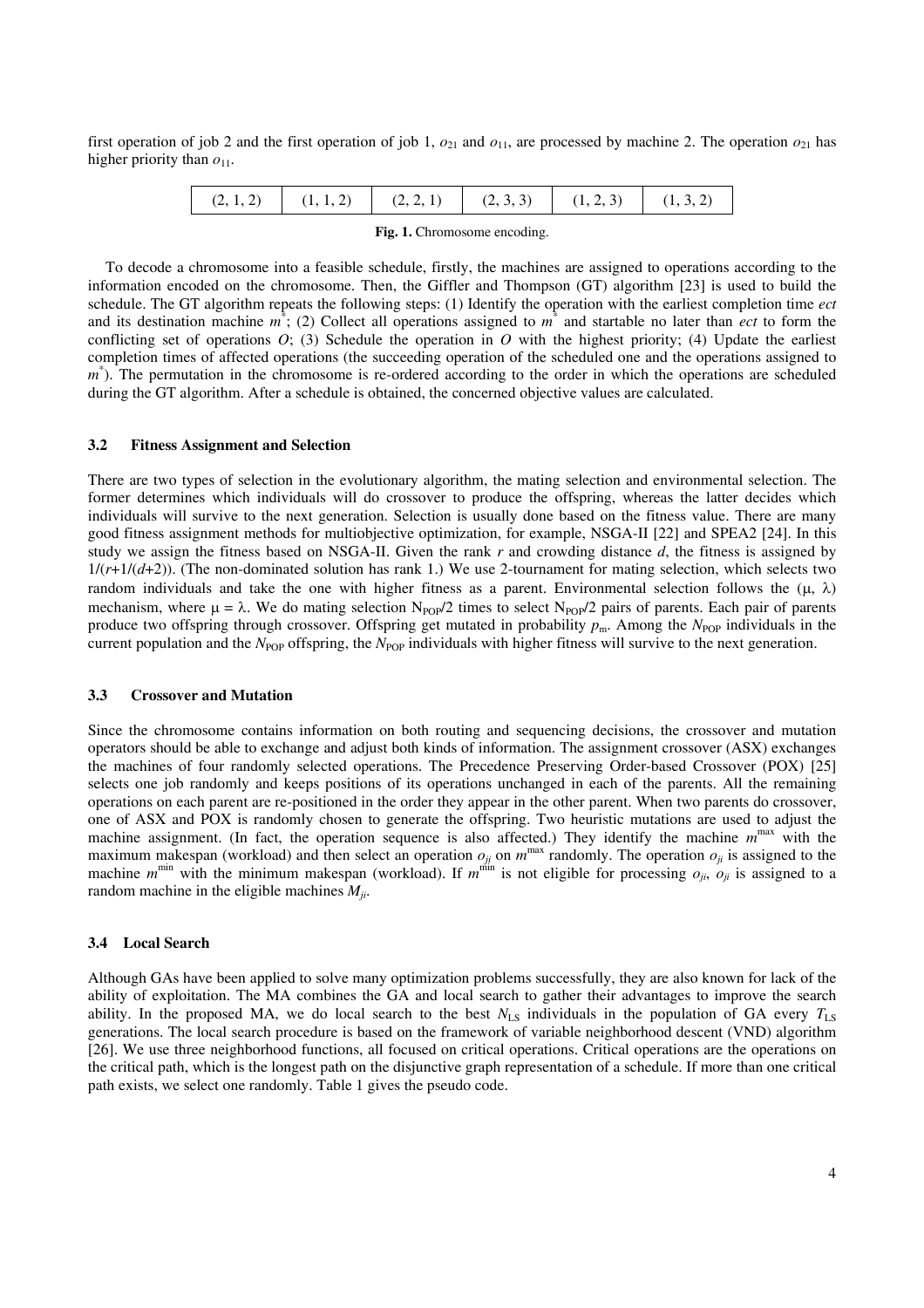```
LocalSearch(Individual x)
Begin
    y
*
= x
    For t = 1 to T_{\text{SH}}If t = 1 Then y = xElse v = \text{Shaking}(x)For n = 1 to 3 \text{/} three neighborhood functions
            y' = SteepestDescent(y, N_n, n_E)
            If WS(y') \leq WS(y) Then y = y'If WS(y') \leq WS(y^*) Then y^* = y'End
    End
    x = y^*End
```
The first neighborhood  $(N_1)$  follows the neighborhood proposed in [13]. It swaps the first two and last two operations in the critical blocks. (A critical block is a sequence of consecutively processed critical operations on the same machine.) For the first (last) critical block, only the last (first) two operations are swapped. The second neighborhood  $(N_2)$  selects one random critical operation and one random eligible machine. Then, the operation is inserted into all possible positions on the machine. The third neighborhood  $(N_3)$  is an extension of  $N_2$ . It inserts the selected operation into all possible positions on all eligible machines. We apply the three neighborhood functions one by one using the steepest descent algorithm until the local optimum is reached. The local search aims at minimizing the makespan, and thus the fitness function WS(.) here is a linear weighted summation: WS(*y*) =  $0.8 \cdot C_M(y) + 0.1 \cdot W_M(y) + 0.1 \cdot W_T(y)$ . We allow accepting equal-fitness neighboring solution for at most  $n<sub>E</sub>$  times consecutively. Shaking of a solution is achieved by inserting a random critical operation to a random position on a random eligible machine.

#### **3.5 Initial Population and Stopping Criterion**

The initial population is generated by the procedure used in [7]. Routing decisions are made by two variants of the AL approach [8]. The global assignment variant (GAL) assigns operations to the machine with the minimal accumulated workload considering all operations simultaneously, whereas the local assignment variant (LAL) considers only one random operation at a time. Sequencing decisions are made by one of three dispatching rules, Random, Most Work Remaining (MWR), and Most number of Operations Remaining (MOR). Since GAL generates relatively deterministic results, routing decisions of 90% initial individuals are made by LAL to increase population diversity. Each dispatching rule is used to initialize 1/3 population. The proposed MA stops when a maximum number of generations ( $T_{GEN}$ ) is reached.

### **4 Experiments and Results**

#### **4.1 Benchmark Problem Instances and Algorithms**

We tested the proposed algorithm on two sets of problem instances from Kacem *et al*. [27] and Brandimarte [1]. Kacem *et al.*' data set contains five instances, whose scale  $(n \times m, n)$ : number of jobs, *m*: number of machines) ranges from  $4 \times 5$ to  $15\times10$ . Brandimarte's data set contains 15 instances, but only the first 10 instances are considered here, as most existing studies also did experiments on these instances only. The problem scale ranges from  $10\times6$  to  $20\times15$ . These two data sets are the most commonly adopted benchmark instances in the literature on FJSP.

We compared our algorithm with three recent studies, Xing *et al*. in 2009 [18], Li *et al*. in 2010 [17], and Moslehi and Mahnam in 2011 [19].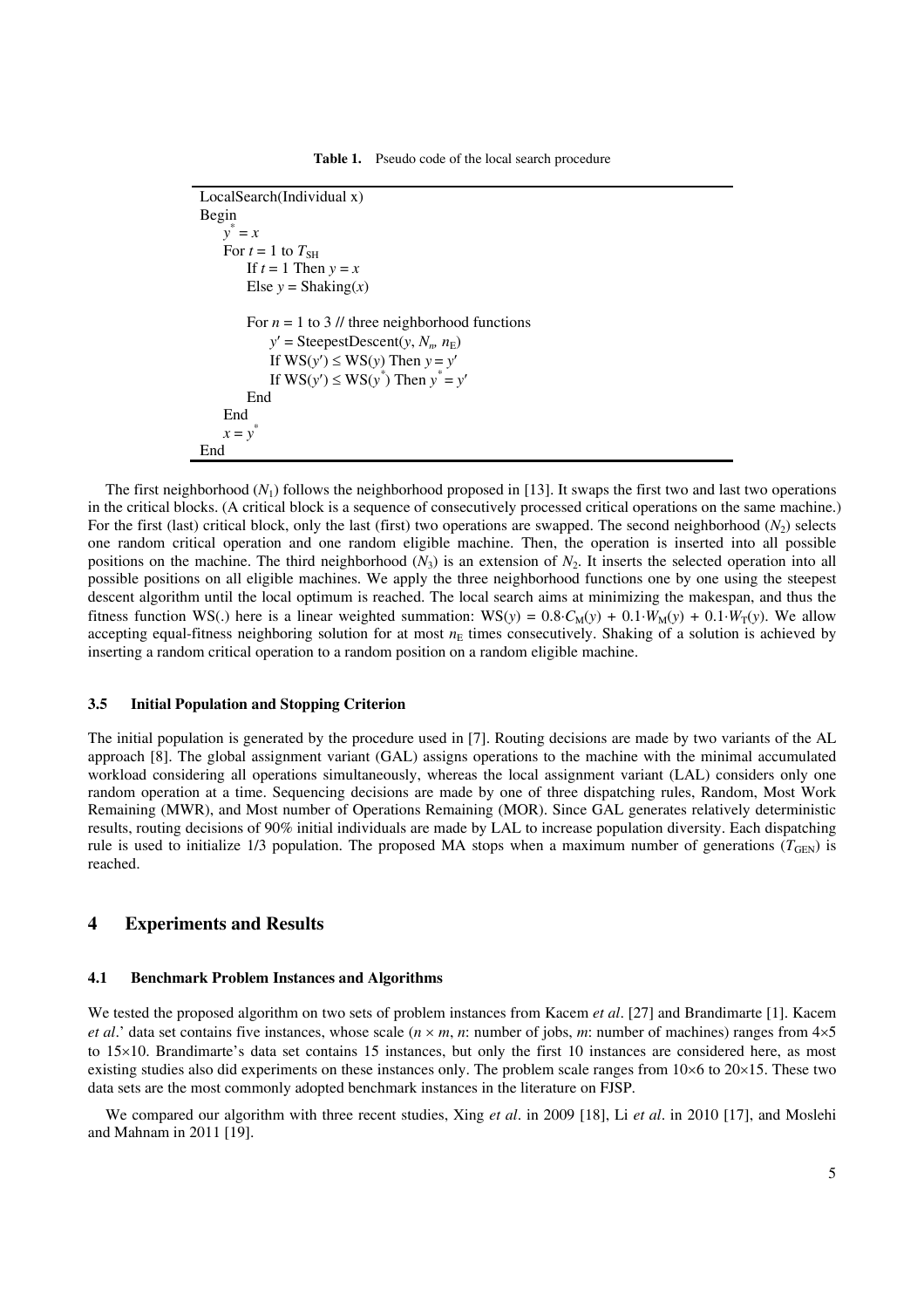#### **4.2 Parameter Setting and Problem Analysis**

We tested four combinations of population size  $(N_{POP})$  and the interval of doing local search  $(T_{LS})$ . The parameter settings of these four variants ( $N_{\text{POP}}, T_{\text{LS}}$ ) are (50, 500), (200, 500), (400, 25), and (400, 1), The maximum number of generations ( $T_{\text{GEN}}$ ) was 500, and thus setting  $T_{LS}$  by 500 means that no local search is conducted. The first two variants are pure GA, and the last two variants conduct local search for 20 and 500 times, respectively. These four variants require different amount of computation effort. Different values of  $T_{LS}$  represent different levels of intensification. Values of other parameters, the mutation rate  $(p_m)$ , see section 3.2), the number of individuals to do local search ( $N_{\rm LS}$ , see section 3.4), times of shaking in local search ( $T_{\rm SH}$ , see section 3.4) and the maximum number of consecutive equalfitness moves in local search  $(n<sub>E</sub>$ , see section 3.4), were set by 0.5, 10, 2, and 10, respectively based on some pilot runs considering solution quality and computation time.

We ran each variant to solve each problem instance for ten times. For each instance *i*, the non-dominated solutions among solutions obtained by all four variants over ten runs are collected as the reference set  $PF_i^*$ . Performance of each variant is measured by the number of non-dominated solutions in *PF<sup>i</sup>* \* . Denote the solutions obtained by variant *j* at run *k* for problem instance *i* by *PFijk*. We calculated the average number of non-dominated solutions found by each run  $N_{\text{avg}}(i, j)$  and the number of non-dominated solutions found by ten runs  $N_{\text{best}}(i, j)$ . These two measures stand for the average-case and best-case performance. Table 2 summarizes the results. Some observations are made in the following.

$$
N_{avg}(i, j) = \frac{1}{10} \sum_{k=1}^{10} \left| PF_{ijk} \cap PF_i^* \right|
$$
  
\n
$$
N_{best}(i, j) = \left| \bigcup_{k=1...10} PF_{ijk} \right| \cap PF_i^* \right|
$$
\n(1)

**Table 2.** Performance of four variants  $(N_{\text{POP}}, T_{LS})$  of the proposed MA.

| Problem<br>instance $(n \times m)$ | #non-dominated<br>solution $( PF_i^* )$ | Variant 1<br>(50, 500) | Variant 2<br>(200, 500) | Variant 3<br>(400, 25) | Variant 4<br>(400, 1) |
|------------------------------------|-----------------------------------------|------------------------|-------------------------|------------------------|-----------------------|
| Kacem $4\times5$                   | 4                                       | $4.0^{1}$ / $4^{2}$    | 4.0/4                   | 4.0/4                  | 3.8/4                 |
| Kacem $8\times8$                   | 4                                       | 4.0/4                  | 4.0/4                   | 4.0/4                  | 4.0/4                 |
| Kacem $10\times7$                  | 3                                       | 2.8/3                  | 3.0/3                   | 3.0/3                  | 3.0/3                 |
| Kacem $10\times10$                 | 4                                       | 1.8/4                  | 3.1/4                   | 3.5/4                  | 3.5/4                 |
| Kacem $15\times10$                 | 2                                       | 0.0/0                  | 0.3/2                   | 0.8/2                  | 1.6/2                 |
| Mk01 $(10\times6)$                 | 10                                      | 3.5/7                  | 5.1/7                   | 6.3/10                 | 6.7/8                 |
| $Mk02 (10\times6)$                 | 8                                       | 3.4/5                  | 4.1/6                   | 4.7/6                  | 4.7/8                 |
| $Mk03 (15 \times 8)$               | 17                                      | 14.5 / 17              | 16.5/17                 | 15.3/16                | 3.6/8                 |
| $Mk04 (15 \times 8)$               | 23                                      | 13.6/16                | 15.6/16                 | 16.5/20                | 9.8/17                |
| $Mk05(15\times4)$                  | 11                                      | 8.9/10                 | 10/10                   | 10.4/11                | 8/10                  |
| $Mk06 (10\times15)$                | 127                                     | 0/0                    | 2.6/23                  | 8/50                   | 10.8/91               |
| $Mk07 (20 \times 5)$               | 16                                      | 10.9/15                | 14.5/15                 | 12.2/15                | 8.4/11                |
| Mk08 $(20\times10)$                | 9                                       | 9.0/9                  | 9.0/9                   | 9.0/9                  | 8.3/9                 |
| Mk09 $(20\times10)$                | 57                                      | 0.0/0                  | 8.6/13                  | 15.9/40                | 11.8/37               |
| Mk10 $(20\times15)$                | 278                                     | 0.0/0                  | 0.1/1                   | 9.9/95                 | 19/187                |

 $1 N_{avg}$ , average number of non-dominated solutions found by each run

 $2 N_{best}$ , number of non-dominated solutions found by ten runs

First, the number of non-dominated solutions is varying between the tested problem instances. For some instances like Kacem  $15\times10$ , few non-dominated solutions are found, which implies that there is little conflict between the concerned objectives. For other instances like Mk06, the objectives are very conflicting and consequently a lot of nondominated solutions are found. Even though the problem scale is similar (Mk08 and Mk09 have the same numbers of jobs and machines, and the numbers of operations are close.), the number of non-dominated solutions can be very different. More investigation on the relationship between the number of non-dominated solutions and the problem characteristics including degree of flexibility (number of eligible machines) and variation of processing times among eligible machines is an interesting topic for future work.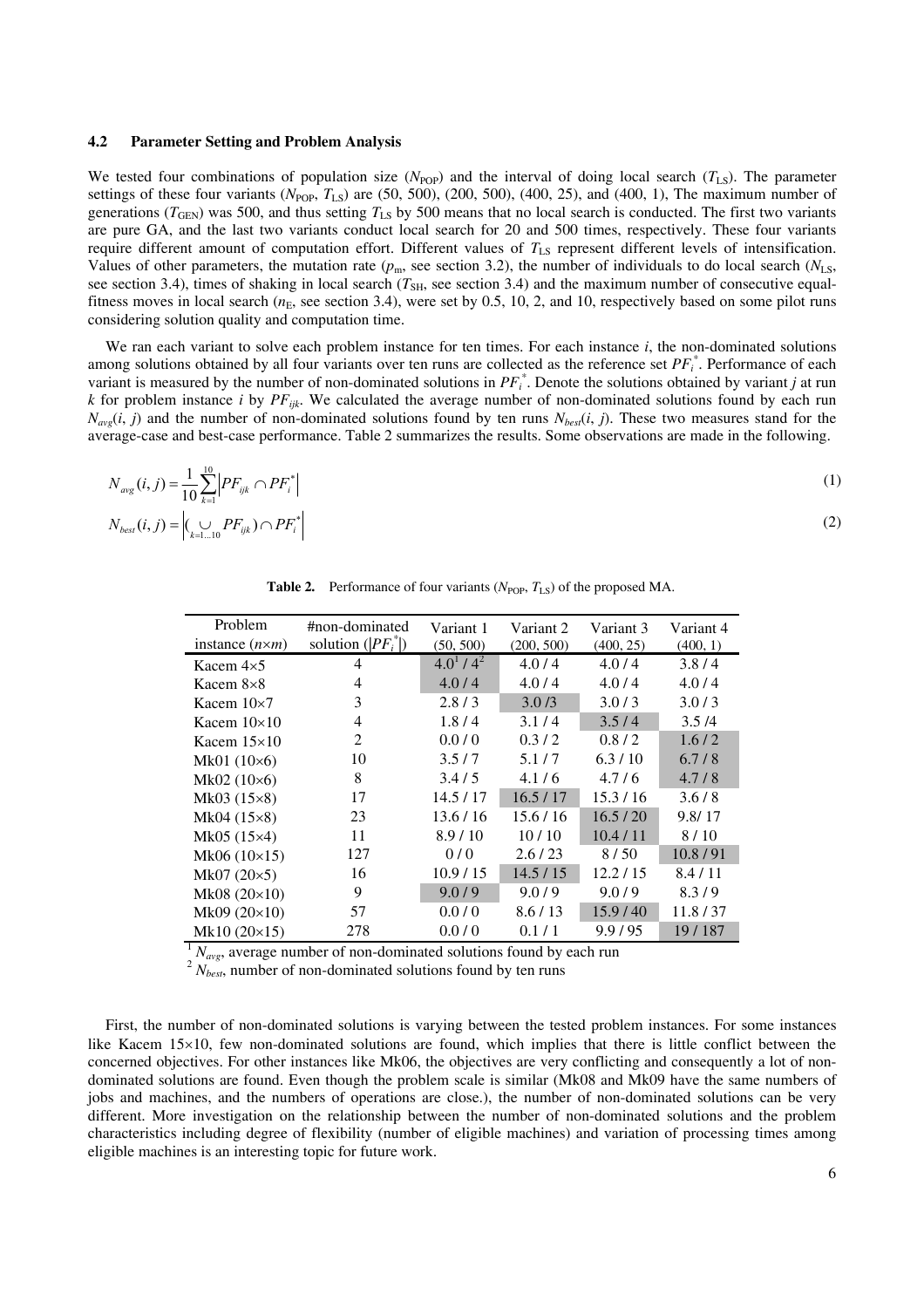Second, the problem difficulty and the required computational effort are also varying. For each problem instance, the variant with the best average-case performance is marked by gray color. Ties are broken by the best-case performance and the computational effort. Instances like Kacem  $4\times5$  and Mk08 can be easily solved by the simplest variant, but instances like Mk06 and Mk10 need the variant with large population size and frequent local search. Another interesting observation is that variants with more computational effort do not necessarily perform better than those with less computational effort. For example, variant 4 is much worse than variant 2 on instance Mk03. Too large population may slow down the search process, and too frequent local search may cause premature convergence. Fitness landscape analysis on these instances will also be a good research direction to follow.

Third, benchmark problem instances are important for evaluating algorithms. We would like to develop an algorithm suitable for a wide class of problem instances instead of instances with very specific features. With the variety in terms of conflict between objectives (number of non-dominated solutions) and difficulty (requirement of population size and times of local search), this data set is suitable for testing algorithms for MOFJSP.

### **4.3 Performance Comparison**

We compare the proposed MA with three benchmark algorithms [17]-[19]. Since the non-dominated solutions found by these algorithms are already provided in the papers, we do not re-implement these algorithms but compare the results directly. All three papers list the non-dominated solutions for five Kacem *et al*'instances, except that Moslehi and Mahnam [19] did not solve the  $4\times5$  and  $10\times7$  instances. We count the number of non-dominated solutions found by the four algorithms and show the results in Table 3.

The results indicate that the proposed MA finds all non-dominated solutions for all Kacem *et al*.'instances. None of the three benchmark algorithms can achieve this. Xing *et al*. [18] used the linear weighted summation to aggregate three objectives and ran their algorithm ten times with different weight sets to collect the non-dominated solutions. However, the multiple trials cannot guarantee the discovery of all non-dominated solutions. It shows the difficulty of setting proper weights on the objectives. Besides, the aggregation-based method needs multiple runs and more computation time. Although Moslehi and Mahnam [19] maintained an archive of non-dominated solutions and obtained five and two solutions for  $8\times 8$  and  $15\times 10$ , some of their solutions are dominated by ours.

| Problem<br>instance | #non-dominated<br>$( PF_i^* )$<br>solution | Xing2009<br>[18] | Li2010 | Moslehi2011<br>19 | Proposed |
|---------------------|--------------------------------------------|------------------|--------|-------------------|----------|
| $4\times5$          |                                            |                  |        | n/a               |          |
| $8\times8$          |                                            |                  |        |                   |          |
| $10\times7$         |                                            |                  |        | n/a               |          |
| $10\times10$        |                                            |                  |        |                   |          |
| $15\times10$        |                                            |                  |        |                   |          |

**Table 3.** Comparison of the proposed MA with three recent studies on five instances in [27]

Performance of the proposed MA on Mk01-Mk10 instances is compared only with Li *et al*. [17] since their results are better than Xing *et al*. [18] and Moslehi and Mahnam [19] did not solve these instances. Li *et al*. listed only one solution for each instances, and thus we also selected one solution from the set of non-dominated solutions found by our MA. From Table 4, our MA finds solutions dominating the solutions in [17] for four instances, but our MA spends more computation time. Since the computation time depends on the implementation of the programs, we provide the number of evaluations as a reference. More experiments on testing the algorithms with different time limits as the stopping criteria are left as our future work.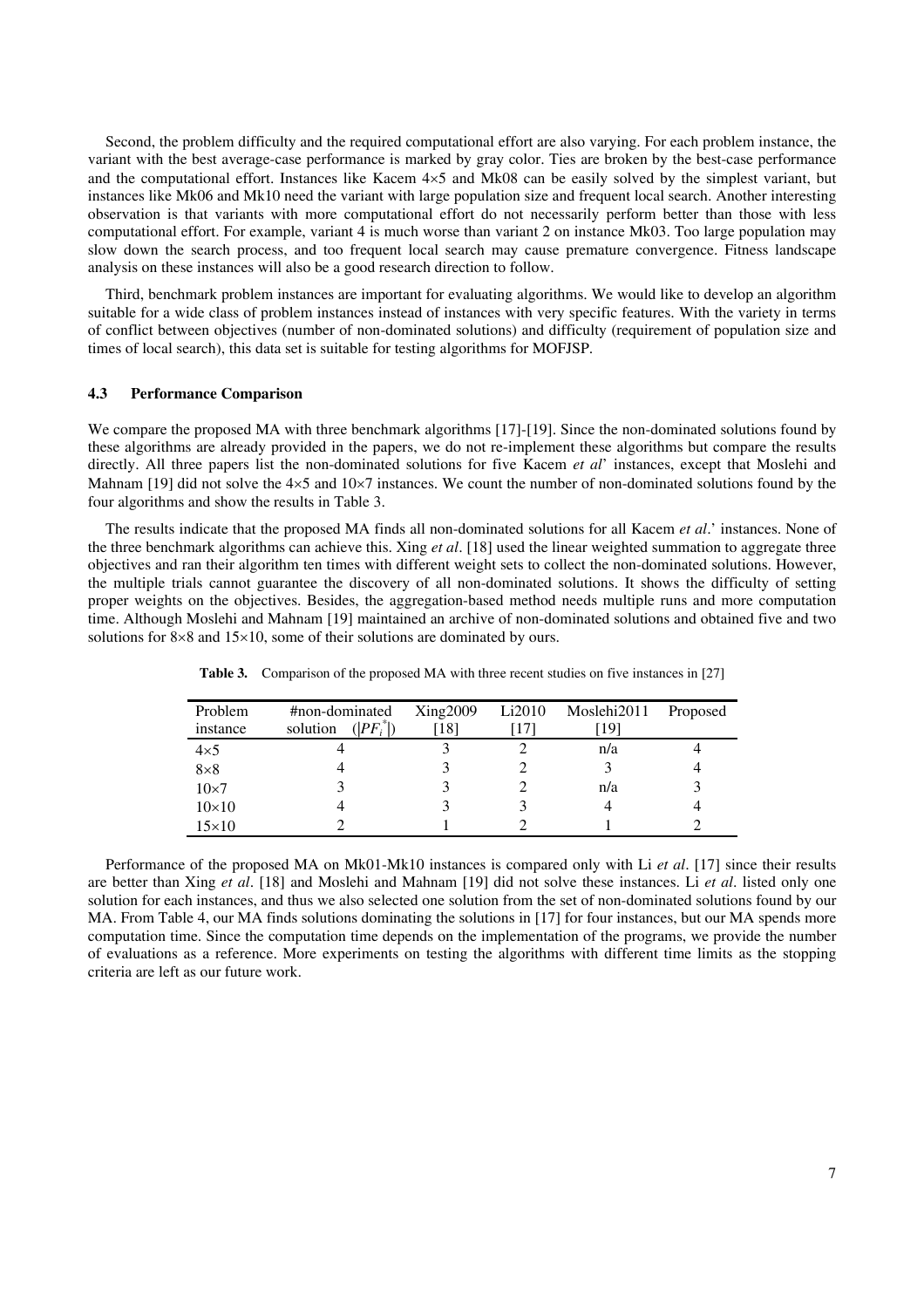|                    |       |       | Li 2010         |                   |       |           | Proposed        |                |           |
|--------------------|-------|-------|-----------------|-------------------|-------|-----------|-----------------|----------------|-----------|
|                    |       |       |                 | Time              |       |           |                 | Time           | #Eval     |
|                    | $C_M$ | $W_M$ | $\rm W_{\rm T}$ | $\left( s\right)$ | $C_M$ | $\rm W_M$ | $\rm W_{\rm T}$ | (s)            | $(x10^3)$ |
| $Mk01(10\times6)$  | 40    | 36    | 167             | 2                 | 40    | 36        | 167             | $\overline{4}$ | 43        |
| $Mk02(10\times6)$  | 26    | 151   | 26              | 16                | 26    | 151       | 26              | 48             | 416       |
| $Mk03(15\times8)$  | 204   | 852   | 204             | 8                 | 204   | 850       | 204             | $\overline{7}$ | 44        |
| $Mk04(15\times8)$  | 61    | 366   | 61              | 43                | 61    | 373       | 60              | 61             | 429       |
| $Mk05(15\times4)$  | 172   | 687   | 172             | 15                | 172   | 687       | 172             | 84             | 476       |
| $Mk06(10\times15)$ | 65    | 398   | 62              | 64                | 65    | 392       | 61              | 31             | 151       |
| $Mk07(20\times5)$  | 140   | 695   | 140             | 36                | 140   | 695       | 140             | 30             | 171       |
| $Mk08(20\times10)$ | 523   | 2524  | 523             | 4                 | 523   | 2524      | 523             | 15             | 61        |
| $Mk09(20\times10)$ | 310   | 2294  | 301             | 66                | 307   | 2273      | 306             | 120            | 410       |
| $Mk10(20\times15)$ | 214   | 2053  | 210             | 121               | 208   | 2032      | 205             | 658            | 2824      |

**Table 4.** Comparison of the proposed MA with Li *et al*.'study [17] on 10 instances in [1]

#### **4.4 List of Non-dominated Solutions**

We provide the list of non-dominated solutions found by our MA in Table 5. The list can serve as a benchmark for researchers who are interested in solving MOFJSP. From the results, we make a further observation. The makespan and maximum workload are positively correlated for most instances. For several instances, the makespan and maximum workload are even equal. It implies that minimizing the maximum workload is helpful to minimize the makespan. Since the number of non-dominated solutions is too large for some instances, we have to omit some of the solutions to save the space. A complete list is available on the first author's website<sup>1</sup>.

## **5 Conclusions and Future Work**

The flexible job shop is an extension of the classical job shop. Scheduling in the flexible job shop consists of the routing and sequencing sub-problems. The introduction of the routing sub-problem also raises the objectives of minimizing the maximum workload and total workload. Most studies deal with the MOFJSP by the aggregation-based methods and seek for only a single optimal solution with respect to a certain function of objective values. In this study we proposed a multiobjective MA to solve the MOFJSP in a Pareto way. We aim at generating the set of Pareto optimal solutions so that decision makers do not need to define the aggregation function in advance and can select the favorite solution based on the trade-off between objective values. Comparing with three algorithms on 15 instances, our MA provides better results in terms of number and quality of solutions. Future work includes the investigation of problem characteristics, more comprehensive experiments on performance comparison, and neighborhood functions for minimizing the maximum workload.

# **References**

- 1. Brandimarte, P.: Routing and Scheduling in a Flexible Job Shop by Tabu Search. Annals of Operations Research 41, 157 –183 (1993)
- 2. Hurink, J., Jurisch, B., and Thole, M.: Tabu Search for the Job-Shop Scheduling Problem with Multi-purpose Machines. OR Spektrum 15, 205 –215 (1994)
- 3. Mastrolilli, M., Gambardella, L.M.: Effective Neighborhood Functions for the Flexible Job Shop Problem. Journal of Scheduling  $3, 3 - 20 (2000)$
- 4. Bozejko, W., Uchronski, M., Wodecki, M.: Parallel Hybrid Metaheuristics for the Flexible Job Shop Problem. Computers & Industrial Engineering 59, 323 –333 (2010)
- 5. Ho, N.B., Tay, J.C.: GENACE: An Efficient Cultural Algorithm for Solving the Flexible Job-shop Problem. In: Proceedings of the IEEE Congress on Evolutionary Computation, pp. 1759 –1766 (2004)
- 6. Tay, J.C., Ho, N.B.: Evolving Dispatching Rules using Genetic Programming for Solving Multi-objective Flexible Job-shop Problems. Computers & Industrial Engineering 54, 453 –473 (2008)

<sup>1</sup> http://web.ntnu.edu.tw/~tcchiang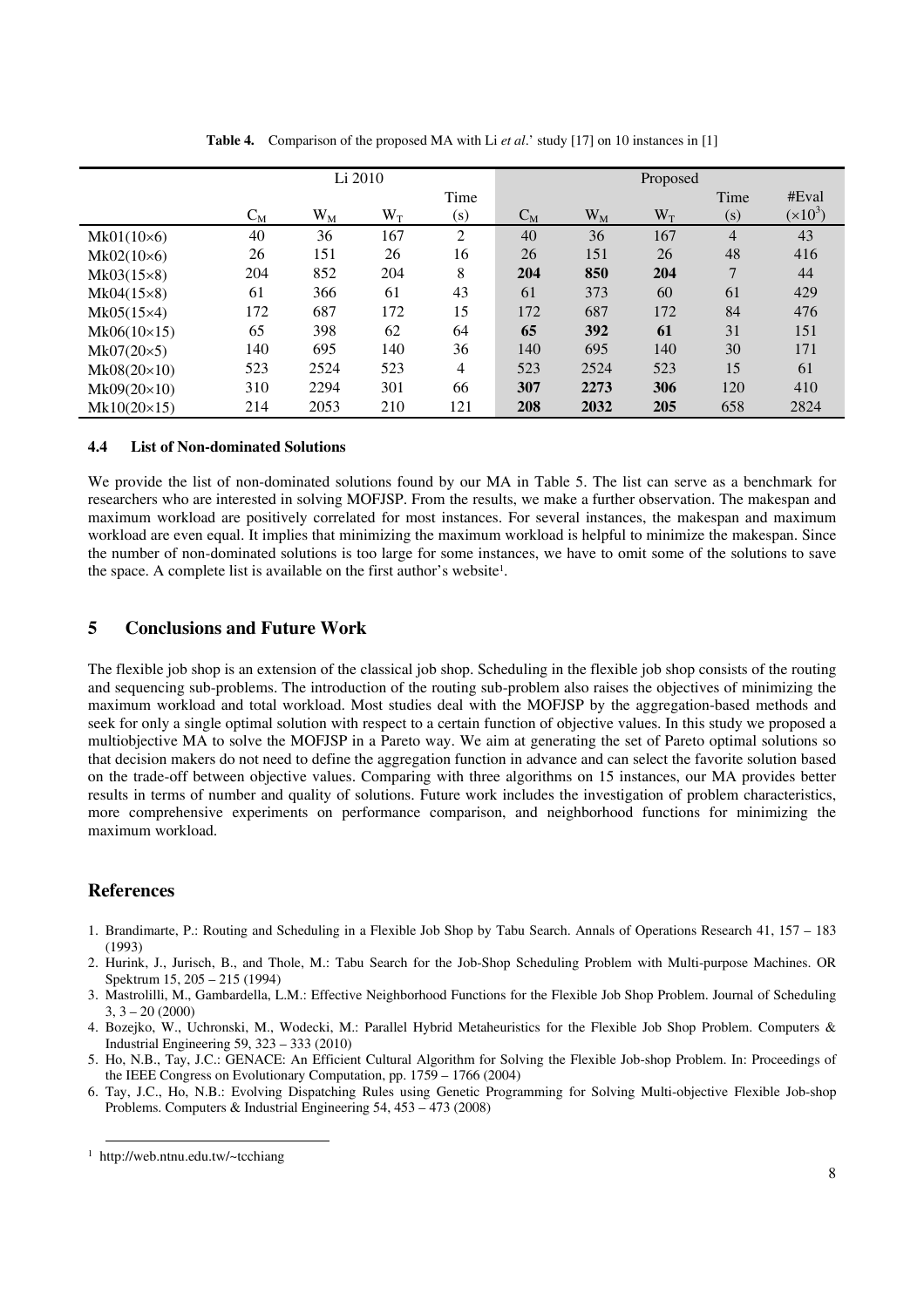- 7. Pezzella, F., Morganti, G., Ciaschetti, G.: A Genetic Algorithm for the Flexible Job-shop Scheduling Problem. Computers & Operations Research 35, 3202 –3212 (2008)
- 8. Kacem, I., Hammadi, S., Borne, P.: Approach by Localization and Multiobjective Evolutionary Optimization for Flexible Jobshop Scheduling Problem. IEEE Transactions on Systems, Man, and Cybernetics – Part C 32, 1 – 13 (2002)
- 9. Yazdani, M., Amiri, M., Zandieh, M.: Flexible Job-shop Scheduling with Parallel Variable Neighborhood Search Algorithm. Expert Systems with Applications 37, 678 –687 (2010)
- 10. Bagheri, A., Zandieh, M., Mahdavi, I., Yazdani, M.: An Artificial Immune Algorithm for the Flexible Job-shop Scheduling Problem. Future Generation Computer Systems 26, 533 – 541 (2010)
- 11. Xia, W., Wu, Z.: An Effective Hybrid Optimization Approach for Multi-objective Flexible Job-shop Scheduling Problems. Computers & Industrial Engineering  $48, 409 - 425$  (2005)
- 12. Gao, J., Gen, M., Sun, L., Zhao, X.: A Hybrid of Genetic Algorithm and Bottleneck Shifting for Multiobjective Flexible Job Shop Scheduling Problems. Computers & Industrial Engineering 53, 149 –162 (2007)
- 13. Nowicki, E. and Smutnicki C.: A Fast Taboo Search Algorithm for the Job-Shop Problem. Management Science 42, 797 –813 (1996)
- 14. Gao, J., Sun, L., Gen M.: A Hybrid Genetic and Variable Neighborhood Descent Algorithm for Flexible Job Shop Scheduling Problems. Computers & Operations Research 35, 2892 –2907 (2008)
- 15. Zhang, G., Shao, X., Li, P., Gao, L.: An Effective Hybrid Particle Swarm Optimization Algorithm for Multi-objective Flexible Job-shop Scheduling Problem. Computers & Industrial Engineering 56, 1309 –1318 (2009)
- 16. Xing, L.N., Chen, Y.U., Yang, K.W.: Multi-objective Flexible Job Shop Scheduling: Design and Evaluation by Simulation Modeling. Applied Soft Computing 9, 362 –376 (2009)
- 17. Li, J.Q., Pan, Q.K., Liang, Y.C.: An Effective Hybrid Tabu Search Algorithm for Multi-objective Flexible Job-shop Scheduling Problems. Computers & Industrial Engineering 59, 647 – 662 (2010)
- 18. Xing, L.N., Chen, Y.W., Yang, K.W.: An Efficient Search Method for Multi-objective Flexible Job Shop Scheduling Problems. Journal of Intelligent Manufacturing 20, 283 –293 (2009)
- 19. Moslehi, G., Mahnam, M.: A Pareto Approach to Multi-objective Flexible Job-shop Scheduling Problem using Particle Swarm Optimization and Local Search. International Journal of Production Economics 129, 14 –22 (2011)
- 20. Mostaghim, T., Teich, J.R.: Strategies for Finding Local Guides in Multi-objective Particle Swarm Optimization. In: Proceedings of the IEEE Swarm Intelligence Symposium, pp. 26 –33. (2003)
- 21. Goncalves, J.F., Mendes, J.J.M., Resende, M.G.C.: A Hybrid Genetic Algorithm for the Job Shop Scheduling Problem. European Journal of Operational Research 167, 77 –95 (2005)
- 22. Deb, K., Pratap, A., Agarwal, S., Meyarivan: A Fast and Elitist Multiobjective Genetic Algorithm: NSGA-II. IEEE Transactions on Evolutionary Computation 6, 182 –197 (2002)
- 23. Giffler, B., Thomspon, G.L.: Algorithms for Solving Production-scheduling Problems. Operations Research 8, 487 –503 (1960)
- 24. Zitzler, E., Laumanns, M., Thiele, L.: SPEA2: Improving the Strength Pareto Evolutionary Algorithm for Multiobjective Optimization. In: K.C. Giannakoglu et al. (eds.) Evolutionary Methods for Design, Optimization and Control with Applications to Industrial Problems, pp. 95–100 (2002)
- 25. Lee, K.M., Yamakawa, T., Lee, K.M.: A Genetic Algorithm for General Machine Scheduling Problems. In: Proceedings of International Conference on Knowledge-based Intelligent Electronic Systems, pp. 60 –66 (1998)
- 26. Hansen, P., Mladenovic, N.: Variable Neighborhood Search: Principles and Applications. European Journal of Operational Research 130, 449 – 467 (2001)
- 27. Kacem, I., Hammadi, S., Borne, P.: Pareto-optimality Approach for Flexible Job-shop Scheduling Problems: Hybridization of Evolutionary Algorithms and Fuzzy Logic. Mathematics and Computers in Simulation 60, 245 –276 (2002)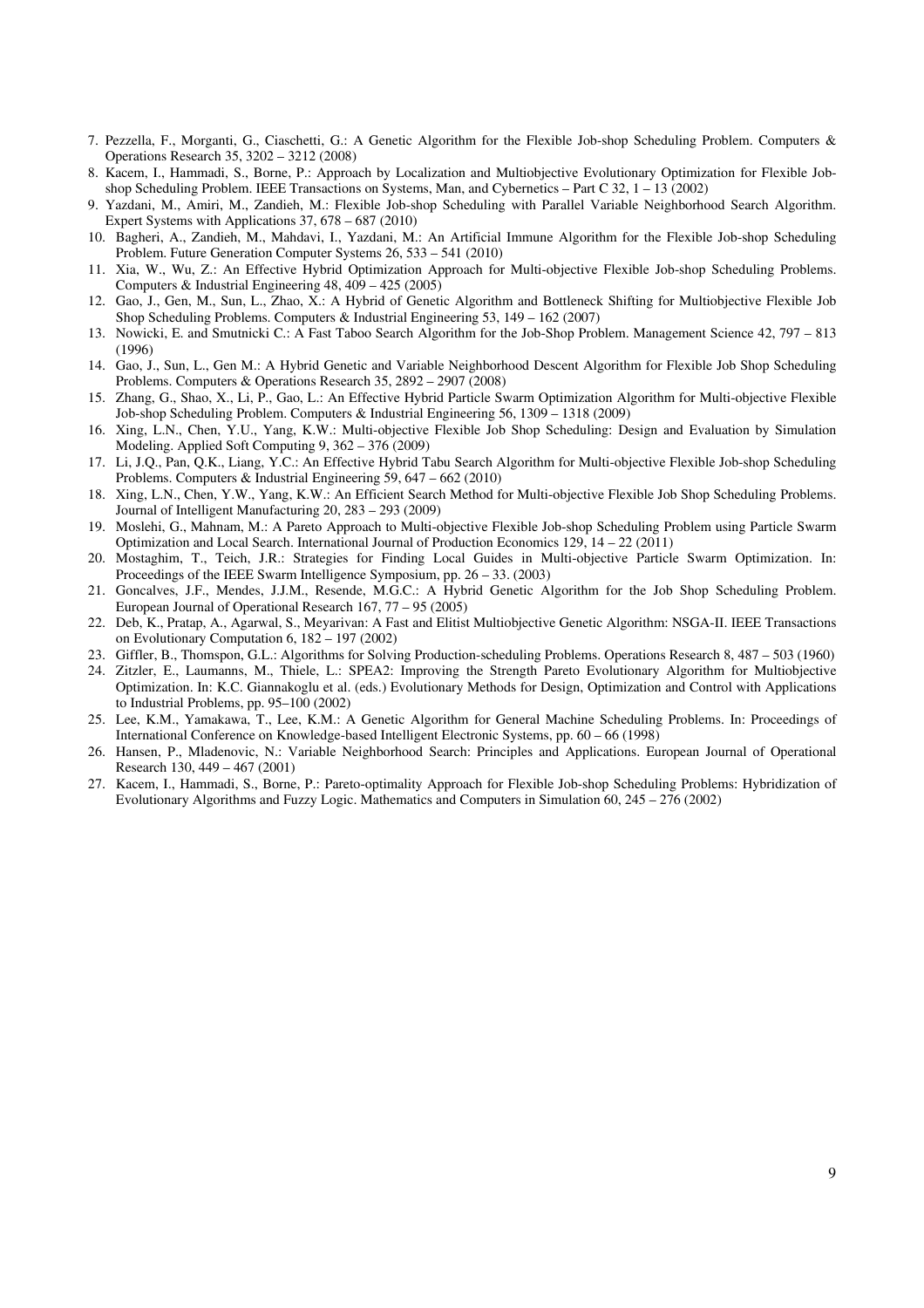|                  | $4 \times 5$          |                     |       | $8\times8$  |                  |                     | $10\times7$  |                  |                | $10\times10$ |                  |
|------------------|-----------------------|---------------------|-------|-------------|------------------|---------------------|--------------|------------------|----------------|--------------|------------------|
| $\mathrm{C_{M}}$ | $\mathbf{W}_\text{T}$ | $W_{\underline{M}}$ | $C_M$ | $W_T$       | $\overline{W_M}$ | $C_M$               | $W_T$        | $\mathrm{W_{M}}$ | $C_M$          | $W_T$        | $W_M$            |
| 11               | 32                    | 10                  | 14    | 77          | 12               | 11                  | 61           | 11               | $\overline{7}$ | 42           | 6                |
| 11               | 34                    | 9                   | 15    | 75          | 12               | 11                  | 62           | $10\,$           | $\sqrt{ }$     | 43           | 5                |
| 12               | 32                    | 8                   | 16    | 73          | 13               | 12                  | 60           | 12               | 8              | 41           | $\overline{7}$   |
| 13               | 33                    | 7                   | 16    | 77          | 11               |                     |              |                  | $8\,$          | 42           | 5                |
|                  | $15 \times 10$        |                     |       | Mk01 (10×6) |                  | Mk02 (10×6)         |              |                  | Mk03 (15×8)    |              |                  |
| $C_M$            | $W_T$                 | $\mathrm{W_{M}}$    | $C_M$ | $W_T$       | $\rm W_M$        | $C_M$               | $W_T$        | $W_M$            | $C_M$          | $W_T$        | $W_{\rm M}$      |
| 11               | 91                    | 11                  | 40    | 162         | 38               | 26                  | 151          | 26               | 204            | 850          | 204              |
| 11               | 93                    | 10                  | 40    | 164         | 37               | 27                  | 145          | 27               | 210            | 848          | 210              |
|                  |                       |                     | 40    | 167         | 36               | 27                  | 150          | 26               | 213            | 844          | 213              |
|                  |                       |                     | 41    | 160         | 38               | 28                  | 144          | 28               | 221            | 842          | 221              |
|                  |                       |                     | 41    | 163         | 37               | 29                  | 143          | 29               | 222            | 838          | 222              |
|                  |                       |                     | 42    | 156         | 40               | 30                  | 142          | 30               | 231            | 834          | 231              |
|                  |                       |                     | 42    | 158         | 39               | 31                  | 141          | 31               | 240            | 832          | 240              |
|                  |                       |                     | 42    | 165         | 36               | 33                  | 140          | 33               | 249            | 830          | 249              |
|                  |                       |                     | 43    | 154         | 40               |                     |              |                  | 258            | 828          | 258              |
|                  |                       |                     | 45    | 153         | 42               |                     |              |                  | 267<br>276     | 826          | 267              |
|                  |                       |                     |       |             |                  |                     |              |                  | 285            | 824<br>822   | 276<br>285       |
|                  |                       |                     |       |             |                  |                     |              |                  | 294            | 820          | 294              |
|                  |                       |                     |       |             |                  |                     |              |                  | 303            | 818          | 303              |
|                  |                       |                     |       |             |                  |                     |              |                  | 312            | 816          | 312              |
|                  |                       |                     |       |             |                  |                     |              |                  | 321            | 814          | 321              |
|                  |                       |                     |       |             |                  |                     |              |                  | 330            | 812          | 330              |
|                  | Mk04 (15×8)           |                     |       | Mk05 (15×4) |                  |                     | Mk06 (10×15) |                  |                | Mk07 (20×5)  |                  |
| $C_M$            | $W_T$                 | $\rm W_M$           | $C_M$ | $W_T$       | $W_{\text{M}}$   | $C_{\underline{M}}$ | $W_T$        | $W_{M}$          | $C_M$          | $W_T$        | $\mathrm{W_{M}}$ |
| 61               | 373                   | 60                  | 172   | 687         | 172              | 62                  | 414          | 57               | 140            | 695          | 140              |
| 62               | 360                   | 61                  | 173   | 683         | 173              | 63                  | 442          | 53               | 141            | 692          | 141              |
| 62               | 363                   | 60                  | 175   | 682         | 175              | 64                  | 438          | 50               | 142            | 688          | 142              |
| 63               | 353                   | 62                  | 178   | 680         | 178              | 65                  | 436          | 50               | 143            | 684          | 143              |
| 63               | 357                   | 61                  | 179   | 679         | 179              | 66                  | 392          | 56               | 144            | 673          | 144              |
| 63               | 360                   | 60                  | 183   | 677         | 183              | 67                  | 397          | 54               | 150            | 669          | 150              |
| 64               | 352                   | 64                  | 185   | 676         | 185              | 68                  | 434          | 50               | 151            | 667          | 151              |
| 65               | 348                   | 63                  | 191   | 675         | 191              | 69                  | 454          | 49               | 156            | 664          | 156              |
| 66               | 345                   | 66                  | 197   | 674         | 197              | 70                  | 423          | 53               | 157            | 662          | 157              |
| 67               | 344                   | 66                  | 203   | 673         | 203              | 71                  | 449          | 49               | 161            | 660          | 161              |
| 67               | 347                   | 65                  | 209   | 672         | 209              | 72                  | 364          | 68               | 162            | 659          | 162              |
| 69               | 343                   | 67                  |       |             |                  | 73                  | 363          | 69               | 166            | 657          | 166              |
| 72               | 340                   | 72                  |       |             |                  | 74                  | 365          | 67               | 175            | 655          | 175              |
|                  |                       |                     |       |             |                  |                     |              |                  | 187            | 653          | 187              |
|                  | $\cdots$              |                     |       |             |                  |                     | .            |                  | 202            | 651          | 202              |
| 146              | 324                   | 146                 |       |             |                  | 102                 | 330          | 100              | 217            | 649          | 217              |

**Table 5.** List of non-dominated solutions